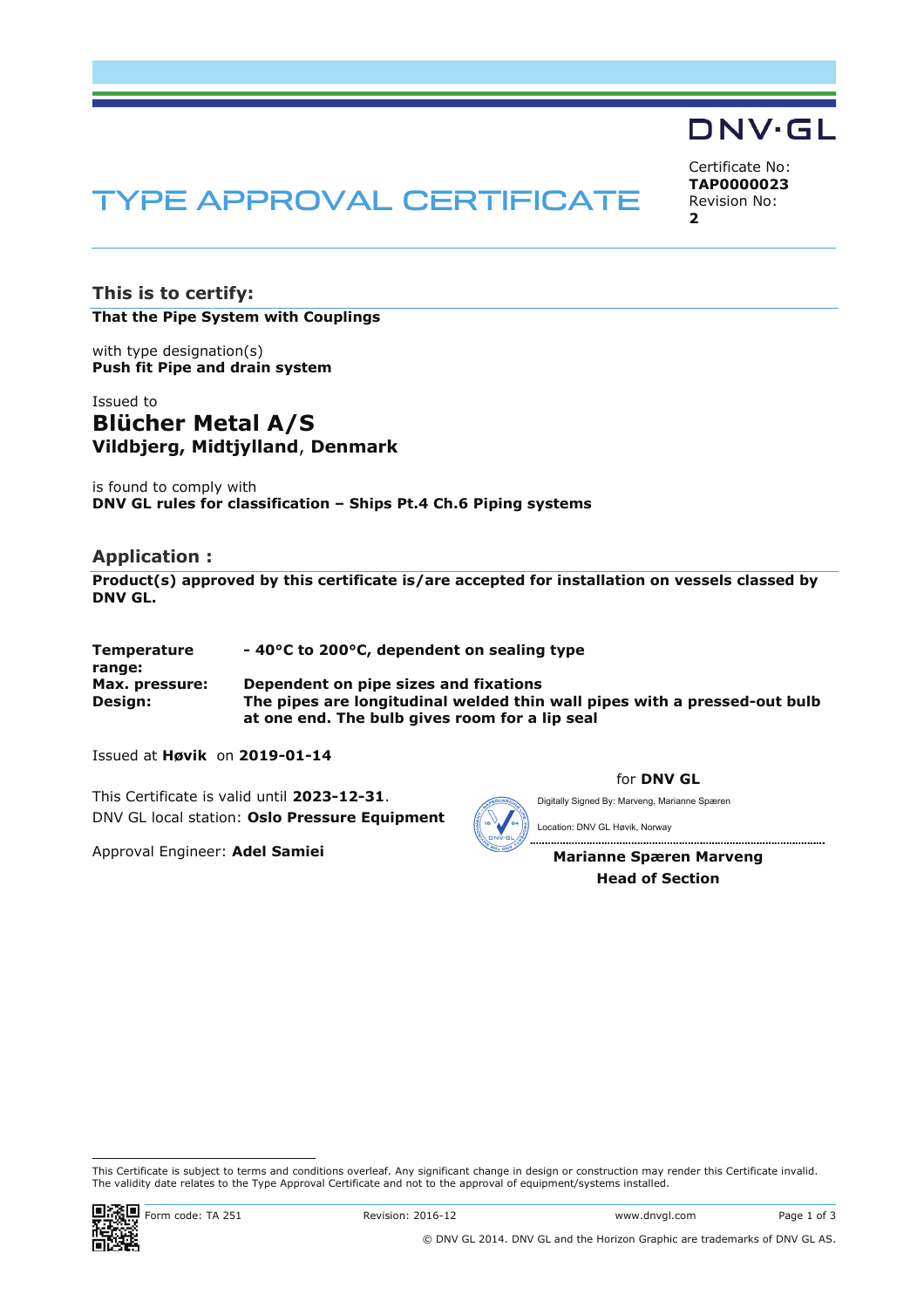Job Id: 262.1-002390-7 Certificate No: TAP0000023 Revision No:  $\overline{2}$ 

### **Product description**

The pipes are longitudinal welded thin wall pipes with a pressed-out bulb at one end. The bulb gives room for a lip seal ring of EPDM, NBR or FPM. A length of same end of pipe is rolled to a diameter exceeding outside nominal diameter of rest of pipe. Assembly of pipes is performed by pushing the small end of pipe through the lip seal into the big end.

#### Type designations:

| 490                                 | Group pipe penetration                   | 842                       | Sliding ring-seal socket                     |
|-------------------------------------|------------------------------------------|---------------------------|----------------------------------------------|
| 87,5 ° "P" water trap<br>525        |                                          | 843<br>Expansion socket   |                                              |
| 811<br>Straight pipe with 1 socket  |                                          | 844<br>Plug               |                                              |
| 812<br>Straight pipe with 2 socket  |                                          | 850                       | Eccentric increaser / Concentric reducer     |
| 820<br>15°, 30°, 45° and 87,5° Bend |                                          | 854<br>Pipe with flange   |                                              |
| 821<br>87, 5 ° Long radius bend     |                                          | 855<br>W.C. connector     |                                              |
| 87, $5°$ Branch<br>830              |                                          | 885<br>Adapter            |                                              |
| 831                                 | 87,5 ° Double Branch 180°                | 886<br>Adapter            |                                              |
| 832                                 | 87,5 ° Double Branch 90°                 | 866<br>Pipe penetration   |                                              |
| 834                                 | Rear access branch                       | 867                       | Toilet penetration for vacuum system         |
| 836                                 | 45° Double branch 180°                   | 868<br>Flange penetration |                                              |
| 837                                 | 45° Double branch 90°                    | Adjustment socket<br>869  |                                              |
| 838                                 | 45° Oblique branch pipe                  | 870<br>Pipe penetration   |                                              |
| 839                                 | 87,5° Combination Y and 1/8 bend         | 872<br>Pipe penetration   |                                              |
| 840                                 | Access pipe                              | 873<br>Transport pockets  |                                              |
| 841                                 | Double ring-seal socket                  | 470                       | Drain penetration, vertical                  |
| 874                                 | Goose neck                               | 475                       | Drain penetration, horizontal                |
| 474                                 | Drain penetration, vertical              |                           | 472.300 Drain upper part, Tiles and concrete |
| 471                                 | Drain upper part with side inlets, Tiles | 473                       | Drain upper part, Vinyl floors               |
| 472.320                             | Drain upper part, Resin floors           | 503                       | Water trap, removable                        |
| 502                                 | Water trap, removable                    | 611<br>Extension pipe     |                                              |
| 505                                 | Water trap, bottle                       | 480.150.050 Vacuum drain  |                                              |
| 491                                 | Cabin drain                              | 899                       | special fitting with push/fit connection     |

#### Materials: Stainless steel AISI304 or AISI316L

|        |           | Ext. dia. of pipe Thickness Non welded drain penetrations |  |  |  |  |
|--------|-----------|-----------------------------------------------------------|--|--|--|--|
| 40 mm  | $1,0$ mm  | 470.900.xxx                                               |  |  |  |  |
| 50 mm  | $1, 0$ mm | 475.900.xxx                                               |  |  |  |  |
| 75 mm  | $1,0$ mm  | 868.900.xxx                                               |  |  |  |  |
| 110 mm | $1, 0$ mm | 490.900.xxx                                               |  |  |  |  |
| 125 mm | $1, 0$ mm | <b>Pressure Peak Clamps</b>                               |  |  |  |  |
| 160 mm | 1, 25 mm  | 847.001.xxx                                               |  |  |  |  |
| 200 mm | 1,50 mm   |                                                           |  |  |  |  |

 $xxx = Nominal pipe diameter$ 

## **Application/Limitation**

The pipe system may be used for non-pressurized and vacuum:

- sanitary discharge systems above freeboard deck and in enclosed spaces below (including machinery rooms),
- vent pipes for sanitary discharge systems (and for central vacuum cleaning system CVC),
- lines in tanks not forming part of the ship structure,
- outside drainage (Scupper and pipes which are located on weather decks or balconies)

Pipe penetrations through watertight bulkheads, fire bulkheads or shell plating shall be approved in each separate case. When penetrating a watertight bulkhead there shall be remotely operated valves secured to each bulkhead. The valves and control system shall be located outside the damage zone of the ship.